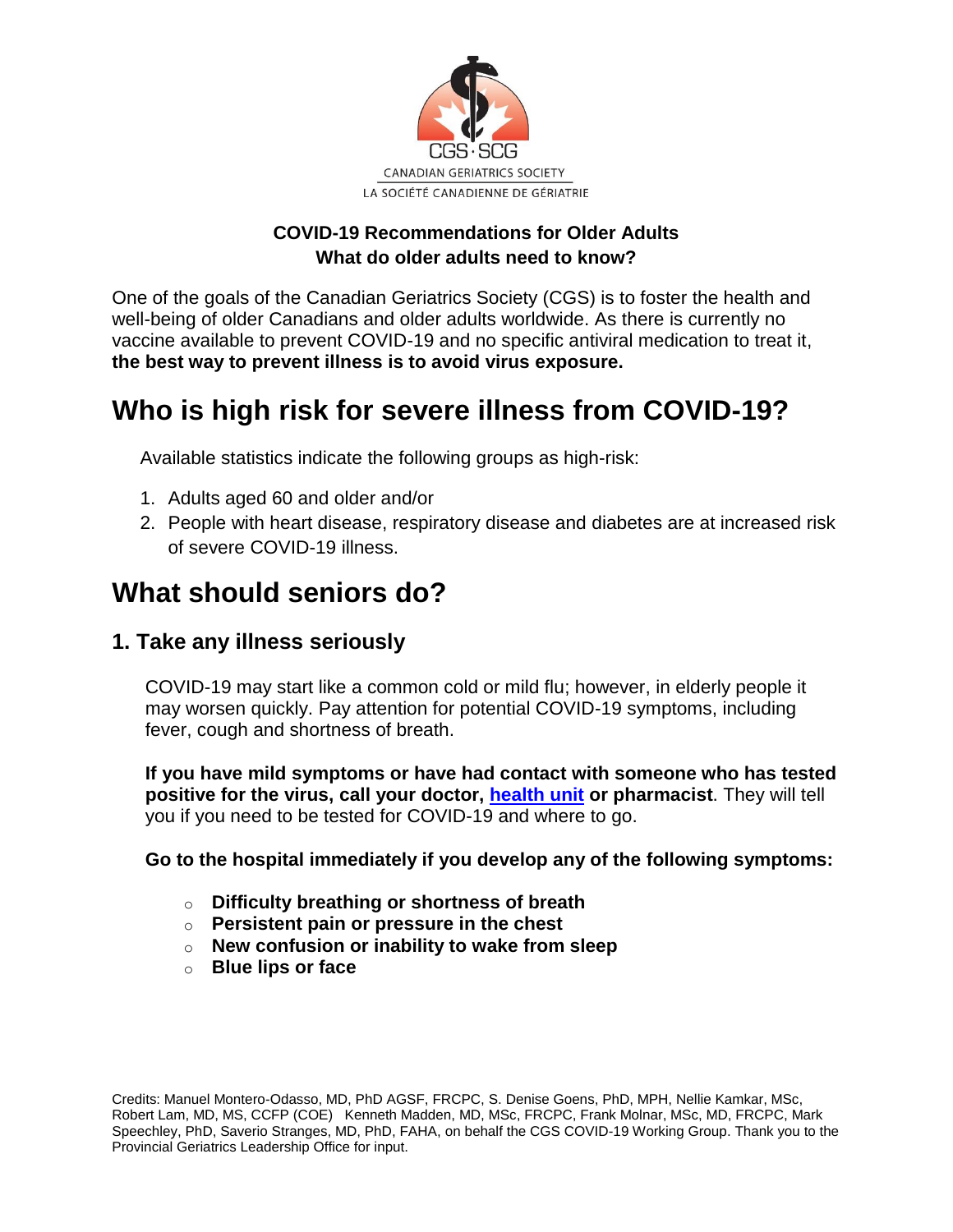

## **2. Stay informed**

Your local health unit has the most up-to-date and accurate information. Many health units have social media accounts, which will be the fastest and most reliable information for your specific area, including how to stay safe and what to do if you think you may be infected.

- [Click here for links to health units by province](http://www.ncceh.ca/content/public-health-agencies)
- Check [CBC](https://www.cbc.ca/) and local news

## **3. Wash your hands with soap and water often and thoroughly**

[Click here for the recommended method for hand washing.](https://www.who.int/gpsc/clean_hands_protection/en/)

Avoid touching your face especially your mouth, eyes and nose.

Avoid touching high-touch surfaces in public places – these include elevator buttons, door handles, handrails, grocery cart handles, etc. Use a tissue or your sleeve to cover your hand or fingers or use your elbow instead. Use hand sanitizer when you can't wash your hands.

You can help by cleaning frequently touched surfaces (for example, tables, doorknobs, light switches, handles, desks, toilets, faucets, sinks and cell phones).

## **4. Social distancing**

Avoid people who have recently travelled.

Limit how many people you interact with and keep person-to-person distance to two metres (six feet) away whenever possible.

Only travel when necessary. Avoid public transportation as much as possible. Avoid touching your face. If you have appointments, call ahead to check for the latest closures. Look for delivery services or help from others.

Credits: Manuel Montero-Odasso, MD, PhD AGSF, FRCPC, S. Denise Goens, PhD, MPH, Nellie Kamkar, MSc, Robert Lam, MD, MS, CCFP (COE) Kenneth Madden, MD, MSc, FRCPC, Frank Molnar, MSc, MD, FRCPC, Mark Speechley, PhD, Saverio Stranges, MD, PhD, FAHA, on behalf the CGS COVID-19 Working Group. Thank you to the Provincial Geriatrics Leadership Office for input.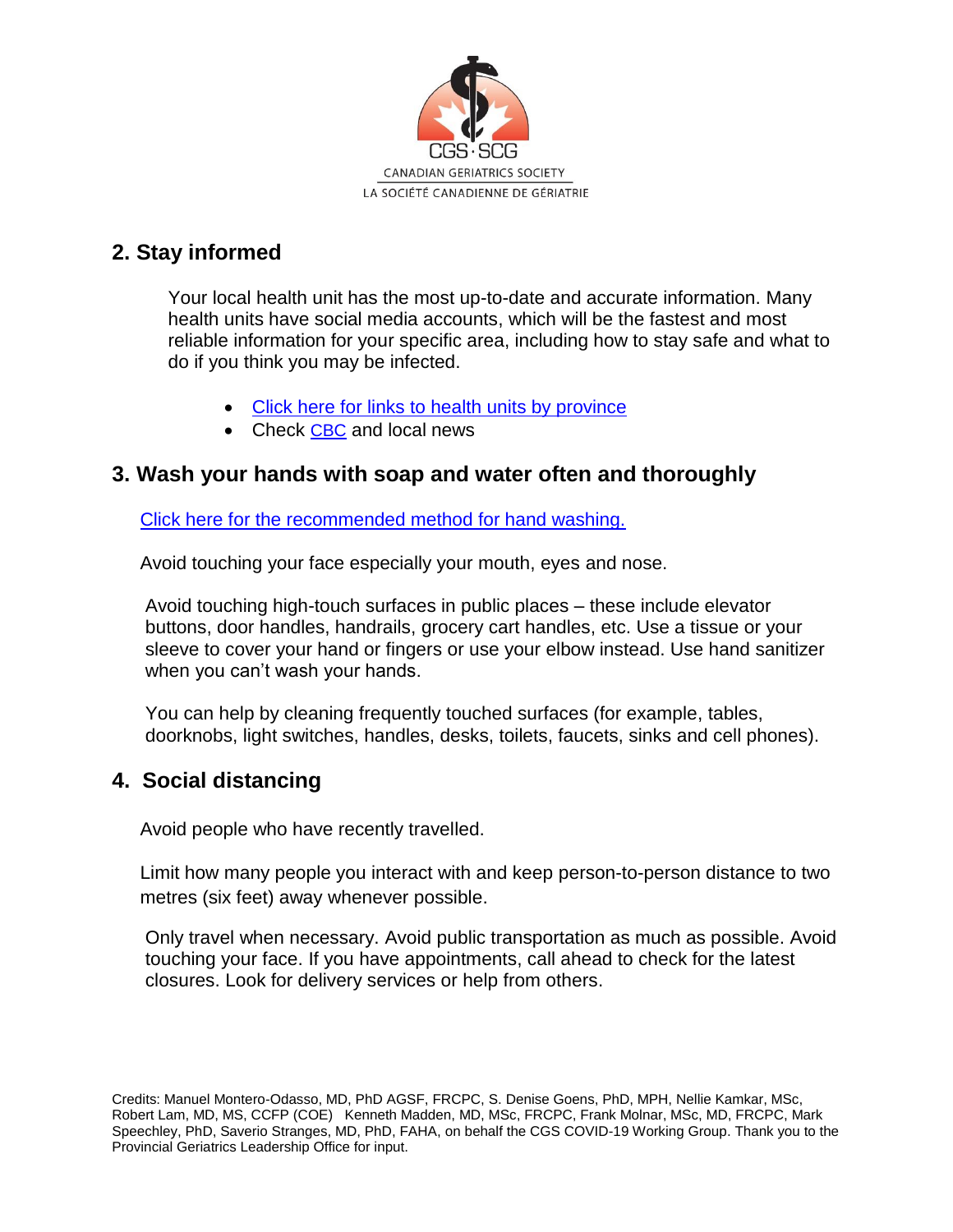

## **5. Have a plan**

Canadians can call 211 on a telephone or visit 211.ca to get information about local supports. See<http://211.ca/news/covid-19-information-sources-canadian-residents/>

Medications:

- Have a regular supply of medications (over-the-counter as well as prescription) in your home.
- Call your pharmacist BEFORE you run out and need more of any medication. Ask if they deliver. If you cannot get extra medications, consider using mailorder from a reliable source for medications.
- Have a written list of ALL medications.
- Monitor medical supplies (oxygen, incontinence, dialysis and wound care) needed and create a back-up plan.

Groceries/Household Items:

- Ensure you have phone numbers of people who could do errands for you, including backup if your caregiver gets sick.
- Have enough household items and groceries on hand so that you will be prepared to stay at home for at least one week and a plan for if you cannot go out of the house for two weeks.
- Stock up on nutrient-dense and non-perishable food to have on hand in your home in order to minimize trips to stores.

\_\_\_\_\_\_\_\_\_\_\_\_\_\_\_\_\_\_\_\_\_\_\_\_\_\_\_\_\_\_\_\_\_\_\_\_\_\_\_\_\_\_\_\_\_\_\_\_\_\_\_\_\_\_\_\_\_\_\_\_\_\_\_\_\_\_\_\_\_\_\_\_\_\_\_\_\_\_\_\_\_\_\_

Caregiver Supports:

Determine who can care for you if your caregiver gets sick.